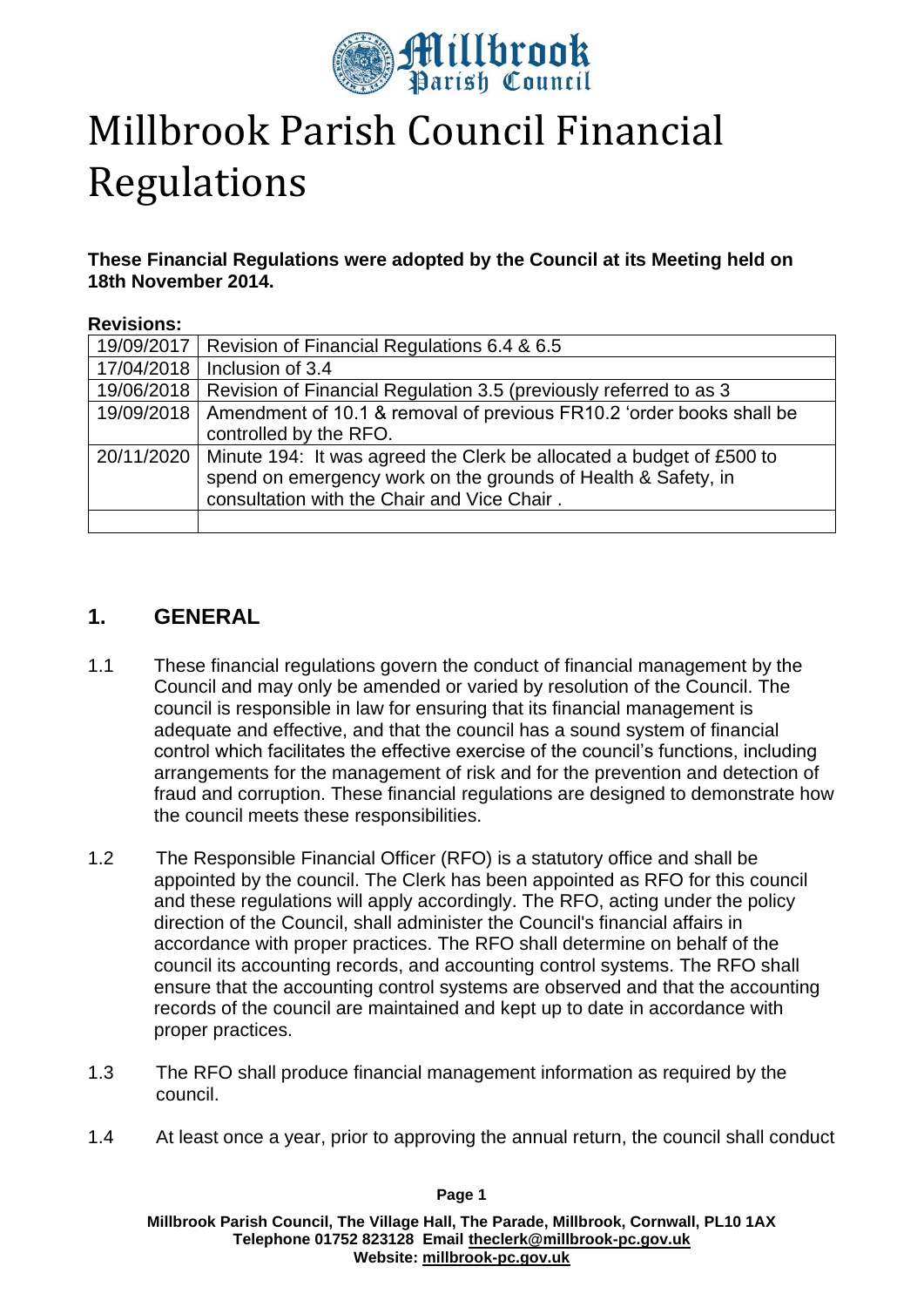

a review of the effectiveness of its system of internal control which shall be in accordance with proper practices.

- 1.5 In these financial regulations, references to the Accounts and Audit Regulations shall mean the Regulations issued under the provisions of section 27 of the Audit Commission Act 1998 and then in force.
- 1.6 In these financial regulations the term 'proper practice' or 'proper practices' shall refer to guidance issued in Governance and Accountability in local Councils in England and Wales – a Practitioners' Guide which is published jointly by NALC and SLCC and updated from time to time.

# **2. ANNUAL ESTIMATES (BUDGET)**

- 2.1 Where relevant, each committee shall formulate and submit proposals to the Council in respect of revenue and capital including the use of reserves and sources of funding for the following financial year not later than the end of November each year.
- 2.2 Detailed estimates of all receipts and payments including the use of reserves and all sources of funding for the year shall be prepared each year by the RFO in the form of a budget to be considered by the council.
- 2.3 The Council shall review the budget not later than the end of January each year and shall fix the Precept to be levied for the ensuing financial year. The RFO shall issue the precept to the billing authority and shall supply each member with a copy of the approved budget.
- 2.4 The annual budgets shall form the basis of financial control for the ensuing year.
- 2.5 The Council shall consider the need for and shall have regard to a three-year forecast of Revenue and Capital Receipts and Payments which may be prepared at the same time as the annual Budget.

# **3. BUDGETARY CONTROL**

- 3.1 Expenditure on revenue items may be incurred up to the amounts included for that class of expenditure in the approved budget.
- 3.2 No expenditure may be incurred that will exceed the amount provided in the revenue budget for that class of expenditure. During the budget year and with the approval of council having considered fully the implications for public services, unspent and available amounts may be moved to other budget headings or to an earmarked reserve as appropriate.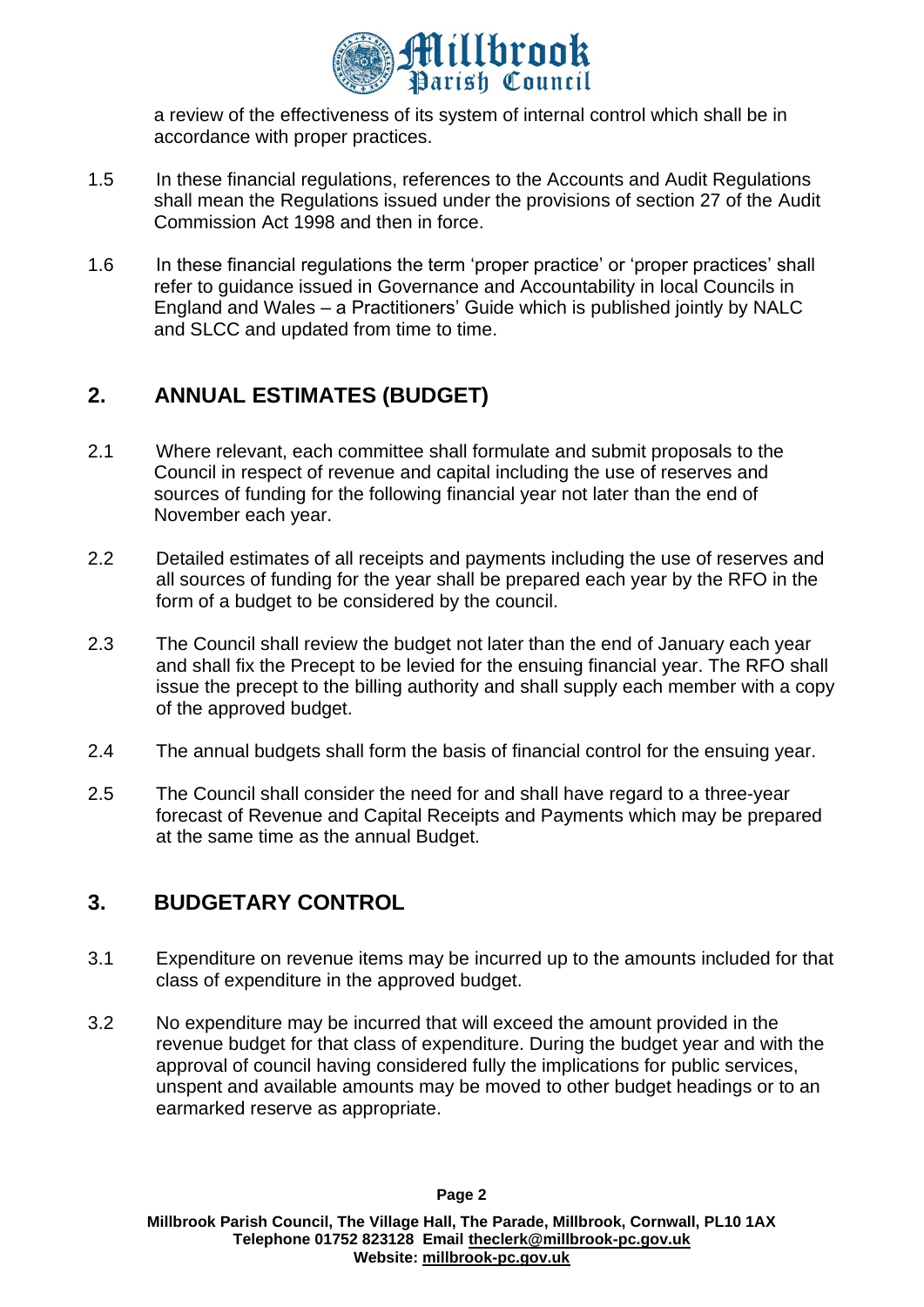

- 3.3 The RFO shall regularly provide the Council with a statement of receipts and payments to date under each head of the budgets, comparing actual expenditure to the appropriate date against that planned as shown in the budget. These statements are to be prepared at least at the end of each financial quarter.
- 3.4. The Clerk is to be assigned an annual budget of £1900.00 for managing the office expenses and admin budget.
- 3.5 The Clerk may incur expenditure on behalf of the Council that is necessary: a) a delegated general spends of £500 (a maximum of £100 per order) b) to carry out any repair replacement or other work that is of such extreme urgency that it must be done at once, on the grounds of health & safety whether or not there is any budgetary provision for the expenditure, subject to a limit of £500. The Clerk shall report the action to the Council as soon as practicable thereafter.
- 3.6 Unspent provisions in the revenue budget shall not be carried forward to a subsequent year unless placed in an earmarked reserve by resolution of the council.
- 3.7 No expenditure shall be incurred in relation to any capital project and no contract entered into or tender accepted involving capital expenditure unless the Council is satisfied that the necessary funds are available, or the requisite borrowing approval has been obtained.
- 3.8 All capital works shall be administered in accordance with the Council's standing orders and financial regulations relating to contracts.

## **4. ACCOUNTING AND AUDIT**

- 4.1 All accounting procedures and financial records of the Council shall be determined by the RFO in accordance with the Accounts and Audit Regulations.
- 4.2 The RFO shall complete the annual financial statements of the Council, including the council's annual return, as soon as practicable after the end of the financial year and shall submit them and report thereon to the Council.
- 4.3 The RFO shall complete the Accounts of the Council contained in the Annual Return (as supplied by the Auditor appointed from time to time by the Audit Commission) and shall submit the Annual Return for approval and authorisation by the Council within the timescales set by the Accounts and Audit Regulations.
- 4.4 The RFO shall ensure that there is adequate and effective system of internal audit of the Council's accounting, financial and other operations in accordance with proper practices. Any officer or member of the Council shall, if the RFO or Internal Auditor requires, make available such documents of the Council which appear to the RFO or Internal Auditor to be necessary for the purpose of the internal audit and shall supply the RFO or Internal Auditor with such information and explanation as the RFO or Internal Auditor considers necessary for that purpose.

#### **Page 3**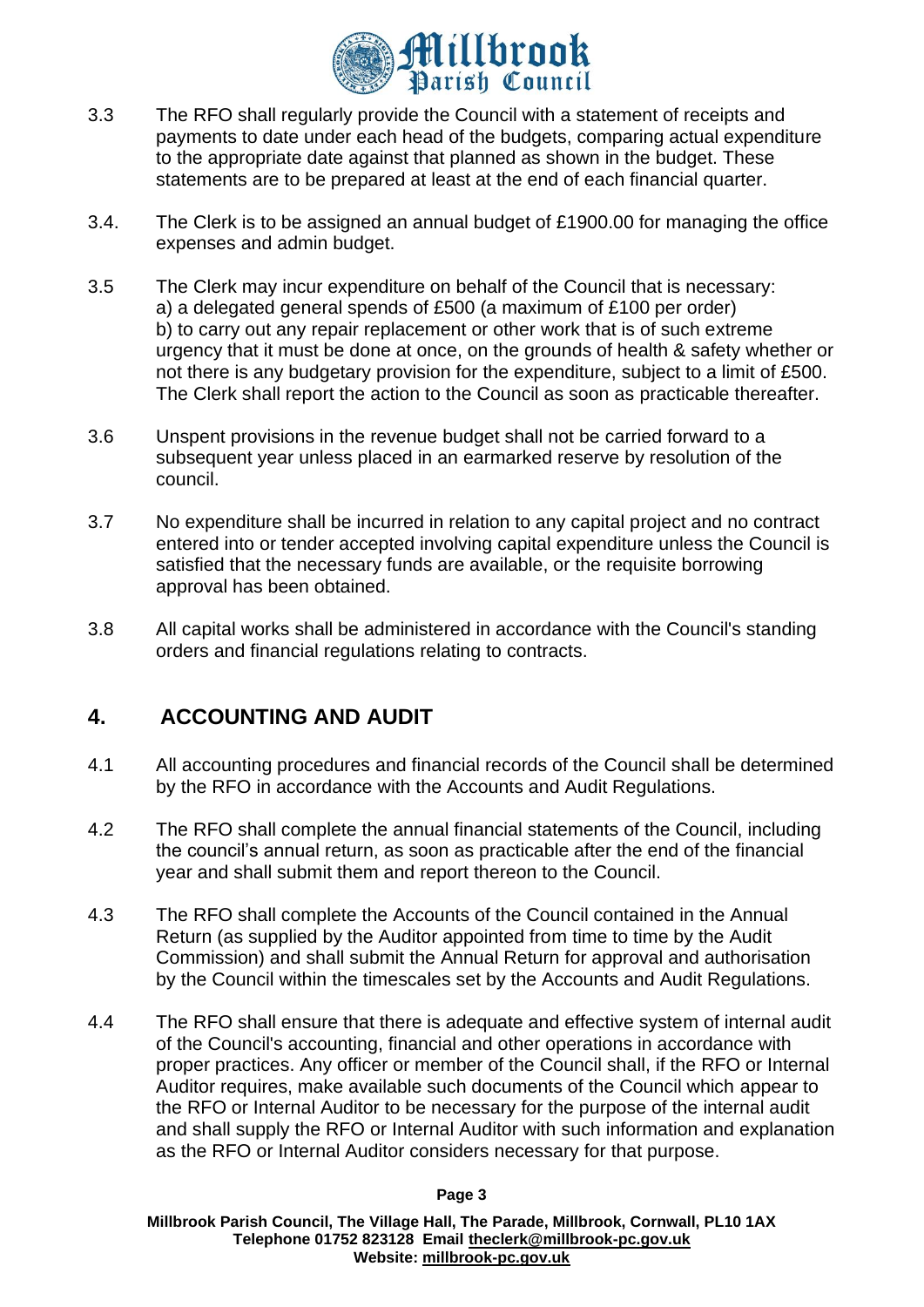

- 4.5 The Internal Auditor shall be appointed by and shall carry out the work required by the council in accordance with proper practices. The Internal Auditor, who shall be competent and independent of the operations of the Council, shall report to Council in writing, or in person, on a regular basis with a minimum of one annual written report in respect of each financial year. In order to demonstrate objectivity and independence, the internal auditor shall be free from any conflicts of interest and have no involvement in the financial decision making, management or control of the council.
- 4.6 The RFO shall make arrangements for the opportunity for inspection of the accounts, books, and vouchers and for the display or publication of any Notices and statements of account required by Audit Commission Act 1998 and the Accounts and Audit Regulations.
- 4.7 The RFO shall, as soon as practicable, bring to the attention of all councillors any correspondence or report from the Internal or External Auditor, unless the correspondence is of a purely administrative matter.

## **5. BANKING ARRANGEMENTS AND CHEQUES**

- 5.1 The Council's banking arrangements, including the Bank Mandate, shall be made by the RFO and approved by the Council. They shall be regularly reviewed for efficiency.
- 5.2 A schedule of the payments required, forming part of the Agenda for the Meeting, shall be prepared by the RFO and, together with the relevant invoices, be presented to Council. If the schedule is in order, it shall be authorised by a resolution of the Council and shall be initialled by the Chairman of the Meeting. If more appropriate the detail may be shown in the Minutes of the Meeting.
- 5.3 Cheques drawn on the bank account in accordance with the schedule referred to in paragraph 5.2 or in accordance with paragraph 6.4, shall be signed by two members of Council.
- 5.4 To indicate agreement of the details shown on the cheque or order for payment with the counterfoil and the invoice or similar documentation, the signatories shall each also initial the cheque counterfoil.

# **6. PAYMENT OF ACCOUNTS**

6.1 All payments shall be affected by cheque or other order drawn on the Council's bankers.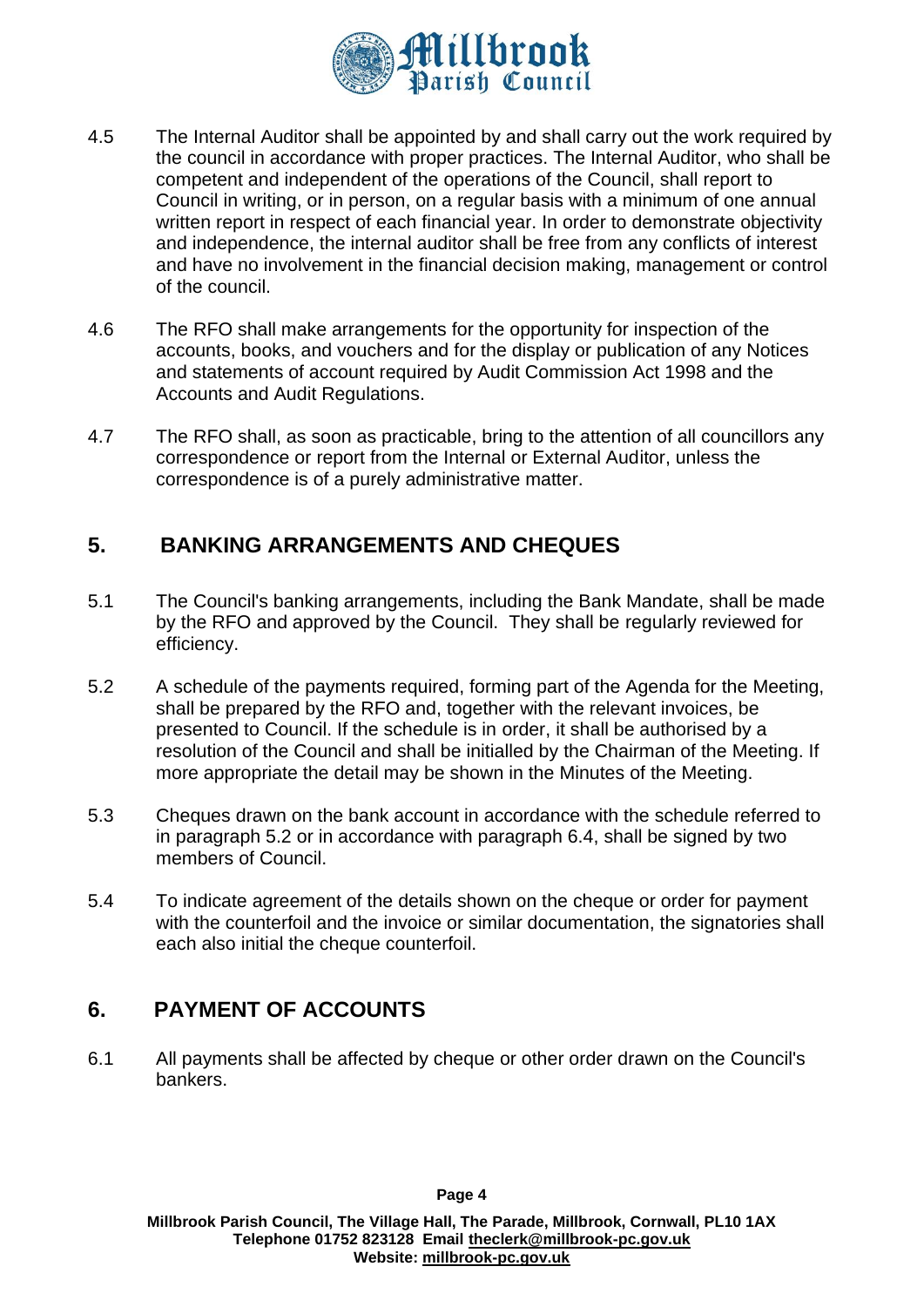

- 6.2 All invoices for payment shall be examined, verified and certified by the Clerk. The Clerk shall satisfy him/herself that the work, goods or services to which the invoice relates shall have been received, carried out, examined and approved.
- 6.3 The RFO shall examine invoices in relation to arithmetic accuracy and shall analyse them to the appropriate expenditure heading. The Clerk shall take all steps to settle all invoices submitted, and which are in order, at the next available Council Meeting.
- 6.4 If a payment is necessary to avoid a charge to interest under the Late Payment of Commercial Debts (Interest) Act 1998 or the due date for payment is before the next scheduled Meeting of Council, where the Clerk and RFO certify that there is no dispute or other reason to delay payment, the Clerk may (notwithstanding para 6.3) take all steps necessary to settle such invoices provided that a list of such payments shall be submitted to the next appropriate meeting of Council and approved under section 31 of the standing orders
- 6.5 The RFO shall maintain a cash book to record receipts and payments in respect of the car park income. The RFO shall maintain a cash float that shall not exceed £100 for stamps and minor expenses. All cash received must be banked intact. A cash book shall be maintained.
- 6.6 If thought appropriate by the council, payment for utility supplies (energy, telephone and water) may be made by variable Direct Debit provided that the instructions are signed by two members and any payments are reported to council as made. The approval of the use of a variable Direct Debit shall be renewed by resolution of the council at least every two years.

# **7 PAYMENT OF SALARIES**

- 7.1 As an employer, the council shall make arrangements to meet fully the statutory requirements placed on all employers by PAYE and National Insurance legislation. The payment of all salaries shall be made in accordance with payroll records and the rules of PAYE and National Insurance currently operating, and salaries shall be as agreed by Council.
- 7.2 Payment of salaries and payment of deductions from salary such as may be made for tax, national insurance and pension contributions, may be made in accordance with the payroll records and on the appropriate dates stipulated in employment contracts, provided that each payment is reported to and ratified by the next available Council Meeting.

## **8 LOANS AND INVESTMENTS**

8.1 All loans and investments shall be negotiated in the name of the Council and shall be for a set period in accordance with Council policy.

**Page 5**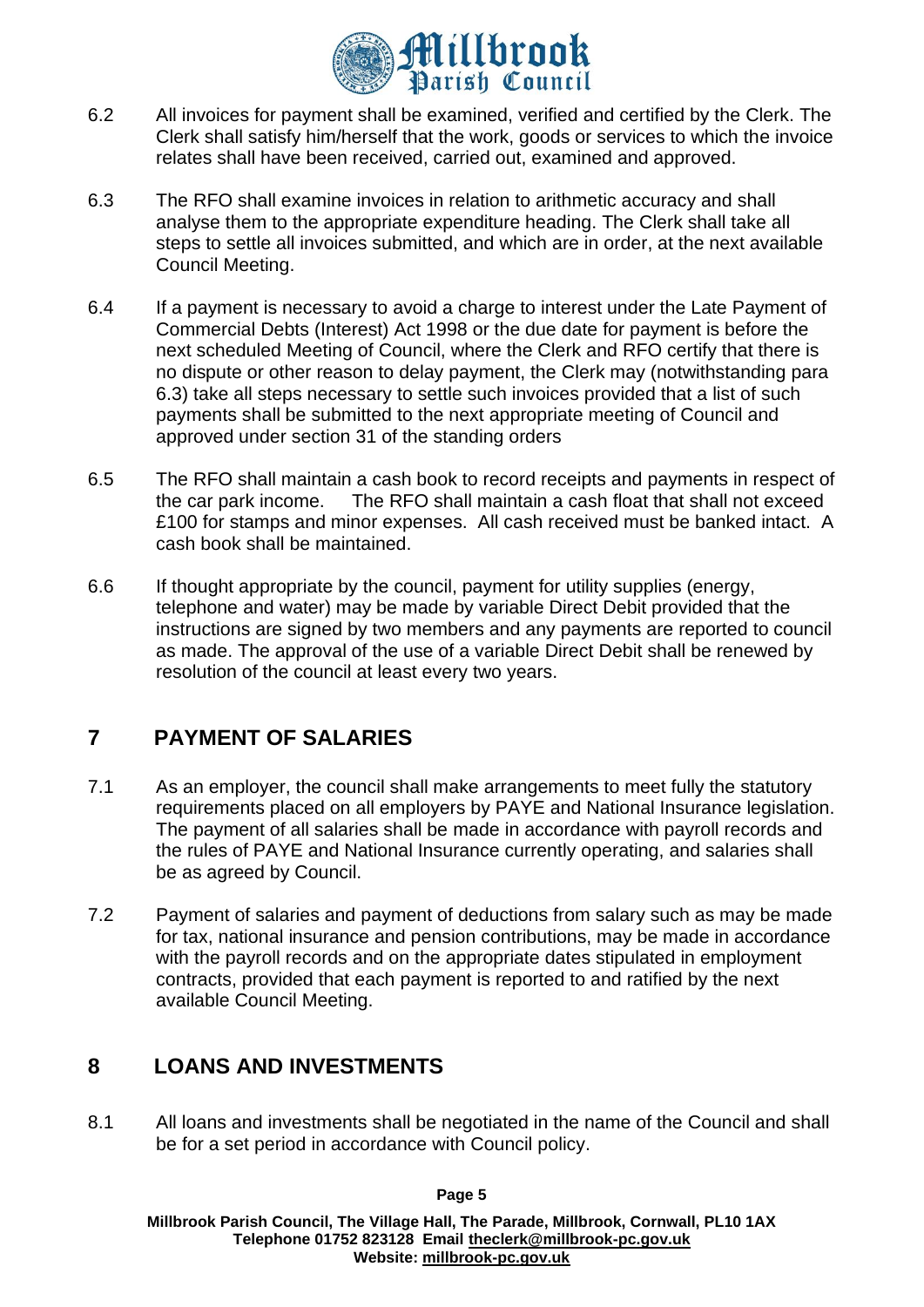

- 8.2 The council shall consider the need for an Investment Policy which, if drawn up, shall be in accordance with relevant regulations, proper practices and guidance. Any Policy shall be reviewed at least annually.
- 8.3 All investments of money under the control of the Council shall be in the name of the Council.
- 8.4 All borrowings shall be effected in the name of the Council, after obtaining any necessary borrowing approval. Any application for borrowing approval shall be approved by Council as to terms and purpose. The terms and conditions of borrowings shall be reviewed at least annually.
- 8.5 All investment certificates and other documents relating thereto shall be retained in the custody of the RFO.

## **9 INCOME**

- 9.1 The collection of all sums due to the Council shall be the responsibility of and under the supervision of the RFO.
- 9.2 Particulars of all charges to be made for work done, services rendered or goods supplied shall be agreed annually by the Council, notified to the RFO and the RFO shall be responsible for the collection of all accounts due to the Council.
- 9.3 The Council will review all fees and charges annually, following a report of the Clerk.
- 9.4 Any sums found to be irrecoverable, and any bad debts shall be reported to the Council and shall be written off in the year.
- 9.5 All sums received on behalf of the Council shall be banked intact as directed by the RFO. In all cases, all receipts shall be deposited with the Council's bankers with such frequency as the RFO considers necessary.
- 9.6 The origin of each receipt shall be entered on the paying-in slip.
- 9.7 Personal cheques shall not be cashed out of money held on behalf of the Council.
- 9.8 The RFO shall promptly complete any VAT Return that is required. Any repayment claim, due in accordance with VAT Act 1994 section 33 shall be made at least annually coinciding with the financial year end.
- 9.9 Where any significant sums of cash are regularly received by the Council, the RFO shall take such steps as are agreed by the Council to ensure that more than one person is present when the cash is counted in the first instance, that there is a reconciliation to some form of control such as ticket issues, and that appropriate care is taken in the security and safety of individuals banking such cash.

#### **Page 6**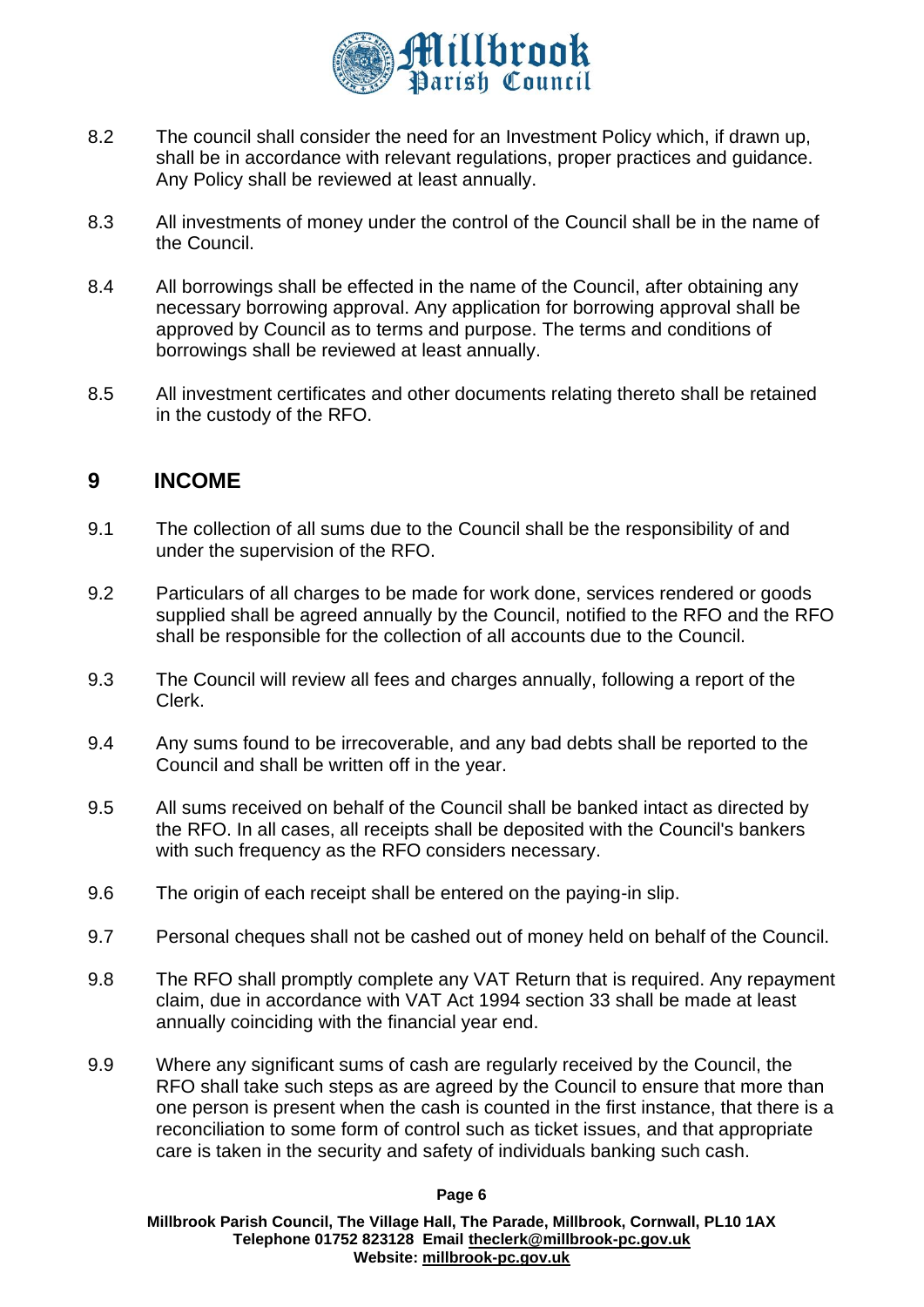

# **10 ORDERS FOR WORK, GOODS AND SERVICES**

- 10.1 An official order, email or letter shall be issued for all work, goods and services unless a formal contract is to be prepared or an official order would be inappropriate. Copies of orders shall be retained.
- 10.2 All members and Officers are responsible for obtaining value for money at all times. An officer issuing an official order shall ensure as far as reasonable and practicable that the best available terms are obtained in respect of each transaction, usually by obtaining three or more quotations or estimates from appropriate suppliers.
- 10.3 The RFO shall verify the lawful nature of any proposed purchase before the issue of any order, and in the case of new or infrequent purchases or payments, the RFO shall ensure that the statutory authority shall be reported to the meeting at which the order is approved so that the Minutes can record the power being used.

## **11 CONTRACTS**

The procedures are as follows;

- a) Every contract shall comply with the Millbrook Parish Council Financial Regulations and these requirements. No exceptions shall be made other than in an emergency provided that these requirements shall not apply to contracts which relate to items (i) to (vi) below:
	- i) for the supply of gas, electricity, water, sewerage and telephone services;
	- ii) for specialist services such as are provided by solicitors, accountants, surveyors and planning consultants;
	- iii) for work to be executed or goods or materials to be supplied which consist of repairs to or parts for existing machinery or equipment or plant;
	- iv) for work to be executed or goods or materials to be supplied which constitute an extension of an existing contract by the Council;
	- v) for additional audit work of the external Auditor up to an estimated value of £250 (in excess of this sum the Clerk and RFO shall act after consultation with the Chairman and Vice Chairman of Council
	- vi) for goods or materials proposed to be purchased which are proprietary articles and/or are only sold at a fixed price.
- b) Where it is intended to enter into a contract exceeding £2,500 in value for the supply of goods or materials or for the execution of works or specialist services other than such goods, materials, works or specialist services as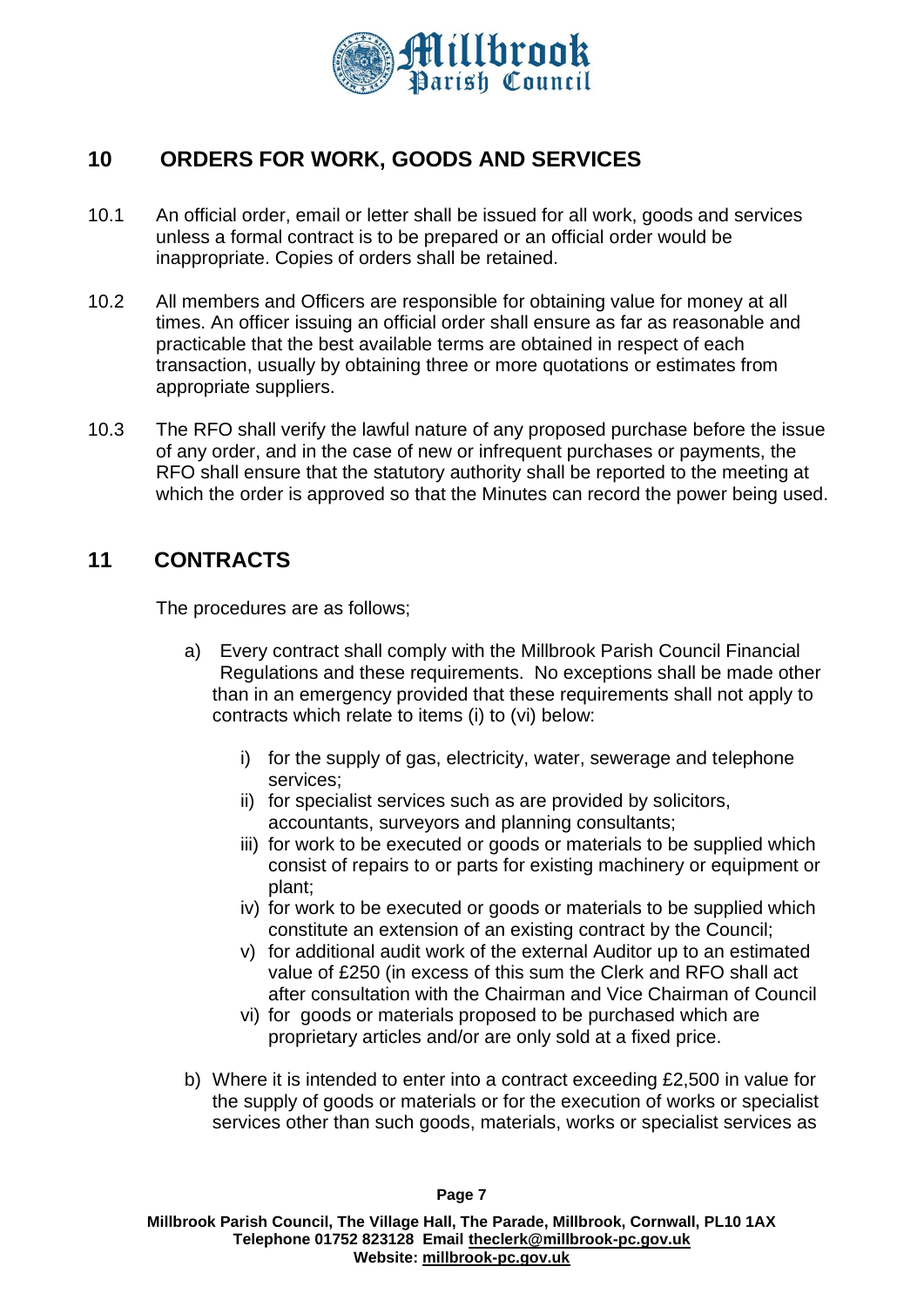

are excepted as set out in paragraph (a) the Clerk shall invite quotations from at least three suitable firms, whenever possible.

- c) When applications are made to waive these requirements relating to contracts to enable a price to be negotiated without competition the reason shall be embodied in a recommendation to the Council.
- d) Invitations to tender for over £20,000 shall be made where technical assistance is required to make a specification. The invitation shall state the general nature of the intended contract and the Clerk shall obtain the necessary technical assistance to prepare a specification in appropriate cases. The invitation shall in addition state that tenders must be addressed to the Clerk in the ordinary course of post. Each tendering firm shall be supplied with a specifically marked envelope in which the tender is to be sealed and remain sealed until the prescribed date for opening tenders for that contract.
- e) All sealed tenders shall be opened at the same time on the prescribed date by the Clerk in the presence of at least one member of Council.
- f) If less than three tenders are received for contracts above  $£2,500$  or if all the tenders are identical the Council may make such arrangements as it thinks fit for procuring the goods or materials or executing the works.
- g) Any invitation to tender issued under this regulation shall contain a statement to the effect of Standing Orders 19c.
- h) When it is to enter into a contract less than £2,500 in value for the supply of goods or materials or for the execution of works or specialist services other than such goods, materials, works or specialist services as are excepted as set out in paragraph (a) the Clerk or RFO shall strive to comply with paragraph 10 (3) of the Millbrook Parish Council Financial Regulations. The Council shall not be obliged to accept the lowest or any tender, quote or estimate

## **12 PAYMENTS UNDER CONTRACTS FOR BUILDING OR OTHER CONSTRUCTION WORKS**

- 12.1 Payments on account of the contract sum shall be made within the time specified in the contract by the RFO upon authorised certificates of the architect or other consultants engaged to supervise the contract (subject to any percentage withholding as may be agreed in the particular contract).
- 12.2 Where contracts provide for payment by instalments the RFO shall maintain a record of all such payments. In any case where it is estimated that the total cost of work carried out under a contract, excluding agreed variations, will exceed the contract sum of 5% or more a report shall be submitted to the Council.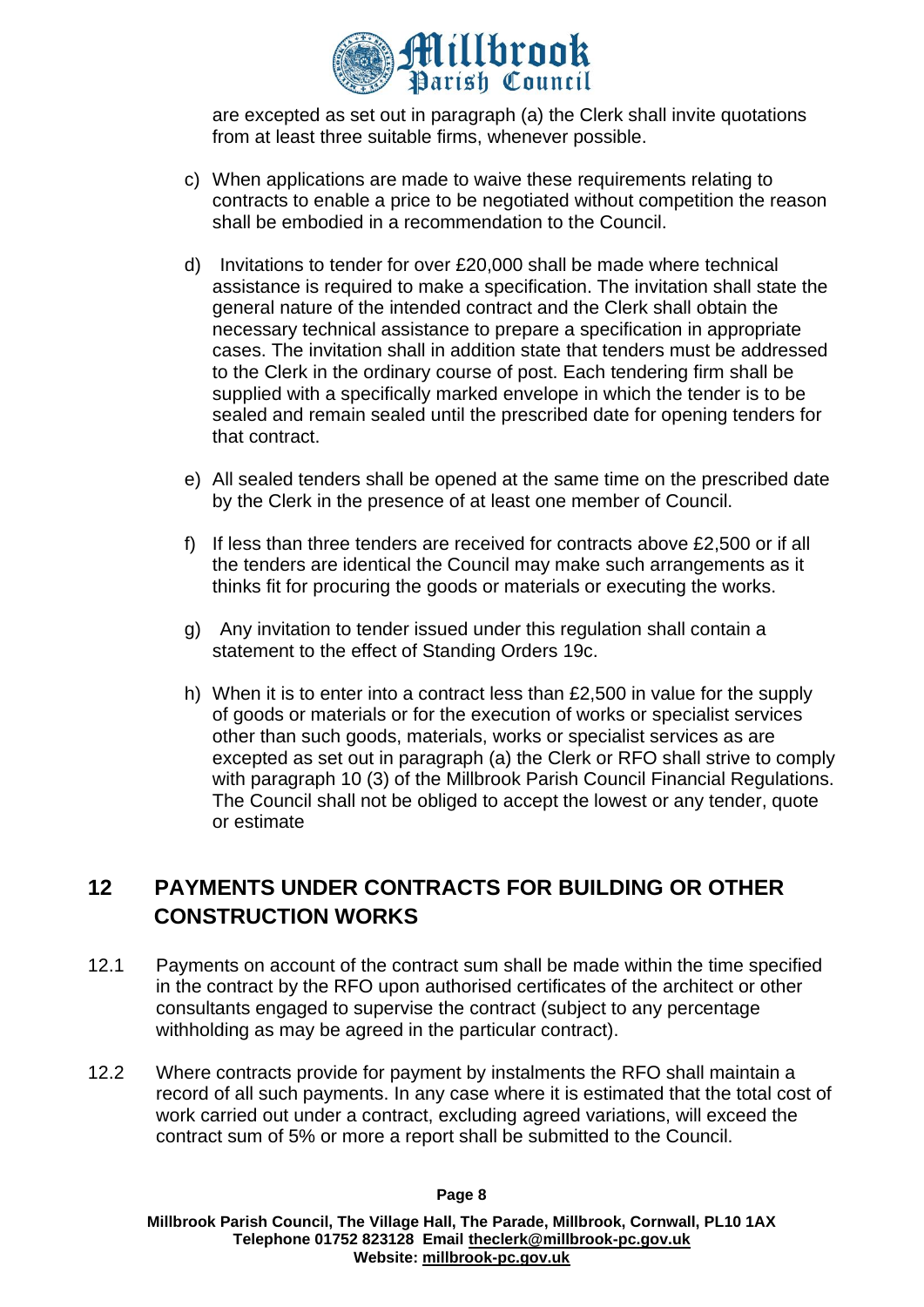

12.3 Any variation to a contract or addition to or omission from a contract must be approved by the Council and Clerk to the Contractor in writing, the Council being informed where the final cost is likely to exceed the financial provision.

## **13 STORES AND EQUIPMENT**

- 13.1 The officer in charge of each section shall be responsible for the care and custody of stores and equipment in that section.
- 13.2 Delivery Notes shall be obtained in respect of all goods received into store or otherwise delivered and goods must be checked as to order and quality at the time delivery is made.
- 13.3 Stocks shall be kept at the minimum levels consistent with operational requirements.
- 13.4 The RFO shall be responsible for periodic checks of stocks and stores at least annually.

## **14 ASSETS, PROPERTIES AND ESTATES**

- 14.1 The RFO shall make appropriate arrangements for the custody of all title deeds of properties owned by the Council. The RFO shall ensure a record is maintained of all properties owned by the Council, recording the location, extent, plan, reference, purchase details, nature of the interest, tenancies granted, rents payable and purpose for which held in accordance with Accounts and Audit Regulations.
- 14.2 No property shall be sold, leased or otherwise disposed of without the authority of the Council, together with any other consents required by law, save where the estimated value of any one item of tangible movable property does not exceed £50.
- 14.3 The RFO shall ensure that an appropriate and accurate Register of Assets and Investments is kept up to date. The continued existence of tangible assets shown in the Register shall be verified at least annually, possibly in conjunction with a health and safety inspection of assets.

## **15 INSURANCE**

- 15.1 Following the annual risk assessment (per Financial Regulation 16), the RFO shall effect all insurances and negotiate all claims on the Council's insurers.
- 15.2 The RFO shall keep a record of all insurances affected by the Council and the property and risks covered thereby and annually review it.

**Page 9**